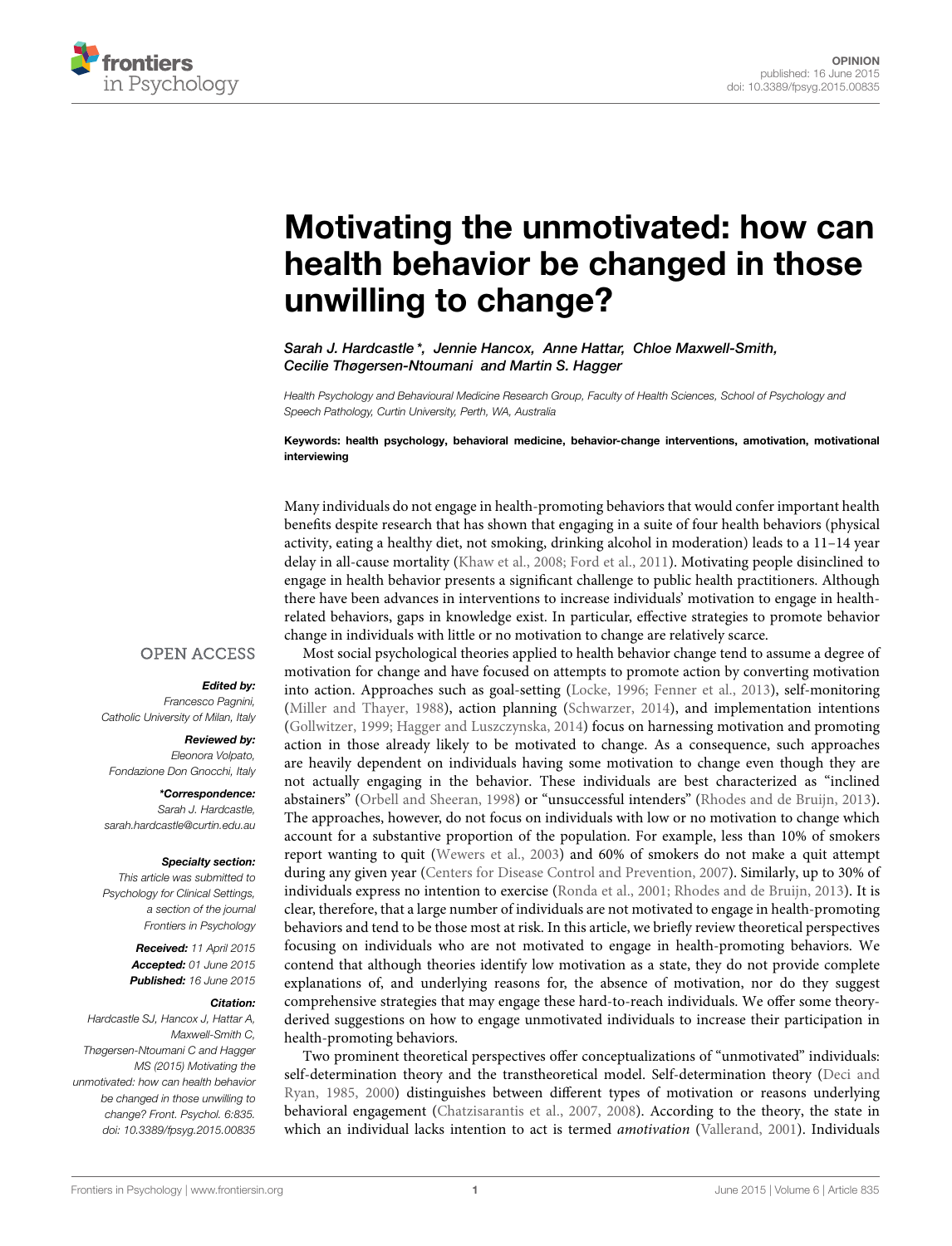reporting being amotivated toward health behaviors are unable to identify the reasons why they act, and tend to have low intentions and poor uptake and adherence to health behaviors (Thøgersen-Ntoumani and Ntoumanis, [2006\)](#page-3-9). Similarly, the transtheoretical model identifies several stages that characterize individuals on a continuum of change with respect to health behavior [\(Prochaska et al., 2005\)](#page-3-10). Individuals in the precontemplation stage have no apparent interest in engaging in health behavior. Individuals in this stage do not consider the need of change and are resistant to suggestions of change. Some theorists have drawn parallels between the precontemplation stage and amotivated states [\(Thøgersen-Ntoumani and Ntoumanis, 2006\)](#page-3-9). Both perspectives do not provide explicit solutions to addressing individuals in amotivated and precontemplative states. For example, interventions based on the transtheoretical model for precontemplators have tended to be limited to targeting the experiential processes of consciousness raising and dramatic relief that amounts to the information provision, both of which have limited effectiveness in changing behavior in those with low motivation [\(Foster et al., 2005;](#page-2-9) [Miller and Rollnick, 2013;](#page-3-11) [Peters et al., 2013\)](#page-3-12). We argue that improving intervention effectiveness for unmotivated individuals should begin with an analysis of the underlying reasons for being in an amotivated or precontemplative state when it comes to health behaviors and how these may be specifically targeted in interventions.

Some research has examined the etiology of amotivation from a self-determination theory and social-cognitive perspectives [\(Pelletier et al., 1999;](#page-3-13) [Vlachopoulous and Gigoudi, 2008;](#page-3-14) Shen et al., [2010\)](#page-3-15). Amotivation may stem from low levels of selfefficacy, outcome expectancies, effort beliefs, and value beliefs [\(Vlachopoulous and Gigoudi, 2008;](#page-3-14) [Shen et al., 2010\)](#page-3-15). Low selfefficacy relates to low confidence and feelings that the individual lacks the capacity or resources to produce the desired behavior. Low outcome expectancies relate to beliefs that the costs of the behavior outweigh the benefits. A lack of effort beliefs is concerned with the recognition of the required amount of effort or energy needed to change behavior (e.g., perceiving physical activity as "too hard"), or overcome the perceived barriers and disinhibiting factors (e.g., fear of embarrassment, lack of knowledge), and being willing to invest the necessary effort to achieve the desired outcome. Further, low value beliefs relate to not attaching sufficient value to the behavior to make it worthwhile pursuing [\(Wigfield and Eccles, 2000\)](#page-3-16). Low outcome expectancies and value beliefs, therefore, serve as demotivating factors. These sets of beliefs provide clear direction regarding the conditions that lead to the development of amotivation and how they could be addressed. Based on these findings, strategies aiming to reduce amotivation could include confidence-building strategies, targeting decisional balance and also those that focus on changing effort and value beliefs. Given that these types of strategies have been used in counseling approaches to changing behavior, such as motivational interviewing [\(Miller and Rollnick,](#page-3-11) [2013\)](#page-3-11), it raises the possibility that these may be viable avenues to resolve unmotivated states like amotivation.

Motivational interviewing [\(Miller and Rollnick, 2013\)](#page-3-11) is a counseling approach to behavior change. It is well suited to those unmotivated to change as it focused on building motivation for, and reducing resistance to, behavior change (Hardcastle et al., [2008,](#page-3-17) [2013\)](#page-3-18). The interpersonal style and behavior of the practitioner are central to motivational interviewing (Hagger and Hardcastle, [2014\)](#page-2-10). Few approaches are explicit about the importance and impact of the relational style in which interventions are delivered, particularly for those who are not motivated to engage in health behavior. The specific relational motivational interviewing techniques that may be useful when working with those less motivated to change include: reframing, overshooting, coming alongside, shifting focus, and emphasizing autonomy. The content-related techniques that could be adopted are those that seek to elicit "change talk" (arguments for change) and reduce "sustain talk" (the person's own arguments for not changing). These techniques include "running head start," "looking forward," and "values exploration." "Running head start" is used to elicit client motivational talk through the counselor first asking open questions to explore the pros of the status quo, in order to then query the cons of the status quo. The client is also asked about the cons of changing followed by the pros of changing their behavior. "Looking forward" is a strategy to build motivation by the counselor prompting the client to envision two possible futures and deemed to be very useful in a physical activity intervention [\(Hardcastle et al., 2012\)](#page-3-19). The first future is if they continue on the same path without any changes. The second future is if they decide to make a change and prompting them to consider "what that future may be like: if you did decide that now is not the time to change and we meet up in five years from now, what would things be like for you? What about that concerns you the most?" And "If you were to change, what would life be like in the future? How would you feel? How would things be different?" "Values exploration" is a strategy for evoking motivation by having clients describe their most important life goals and values (Miller and Rollnick, [2013\)](#page-3-11). Example questions include: what things are most important to you?" or "what do you want most in life?" and "how does your (behavior) fit in with your goals and values?" Focusing on discrepancies between ideal life conditions and actual conditions may induce a desire to "recalibrate" daily behaviors to be more congruent with deeply-held, amotivated beliefs. Focusing on ideals can help decrease clients' defensiveness and foster motivation for change by transferring the focus away from "bad" behaviors or lifestyle, toward a focus on a more deeply satisfying lifestyle that can be pursued and enjoyed. The values exploration technique does not appear to have been adopted in motivational interviewing interventions outside of the substance abuse field and only one study was located that specifically explored the effectiveness of a values exploration technique in a weight loss intervention (e.g., [Webber et al., 2008\)](#page-3-20).

Other perspectives on changing behavior in individuals that are unmotivated to engage in health behaviors come from dual-process theories of action. According to this perspective, behavior is driven by two processes: conscious consideration of the pros and cons or expectancies of the value of engaging in the behavior relative to potential costs of doing so, and non-conscious processes that are spontaneous, impulsive, and occur with little deliberative thought (e.g., Strack and Deutsch, [2004;](#page-3-21) [Hagger and Chatzisarantis, 2014,](#page-2-11) [2015;](#page-2-12)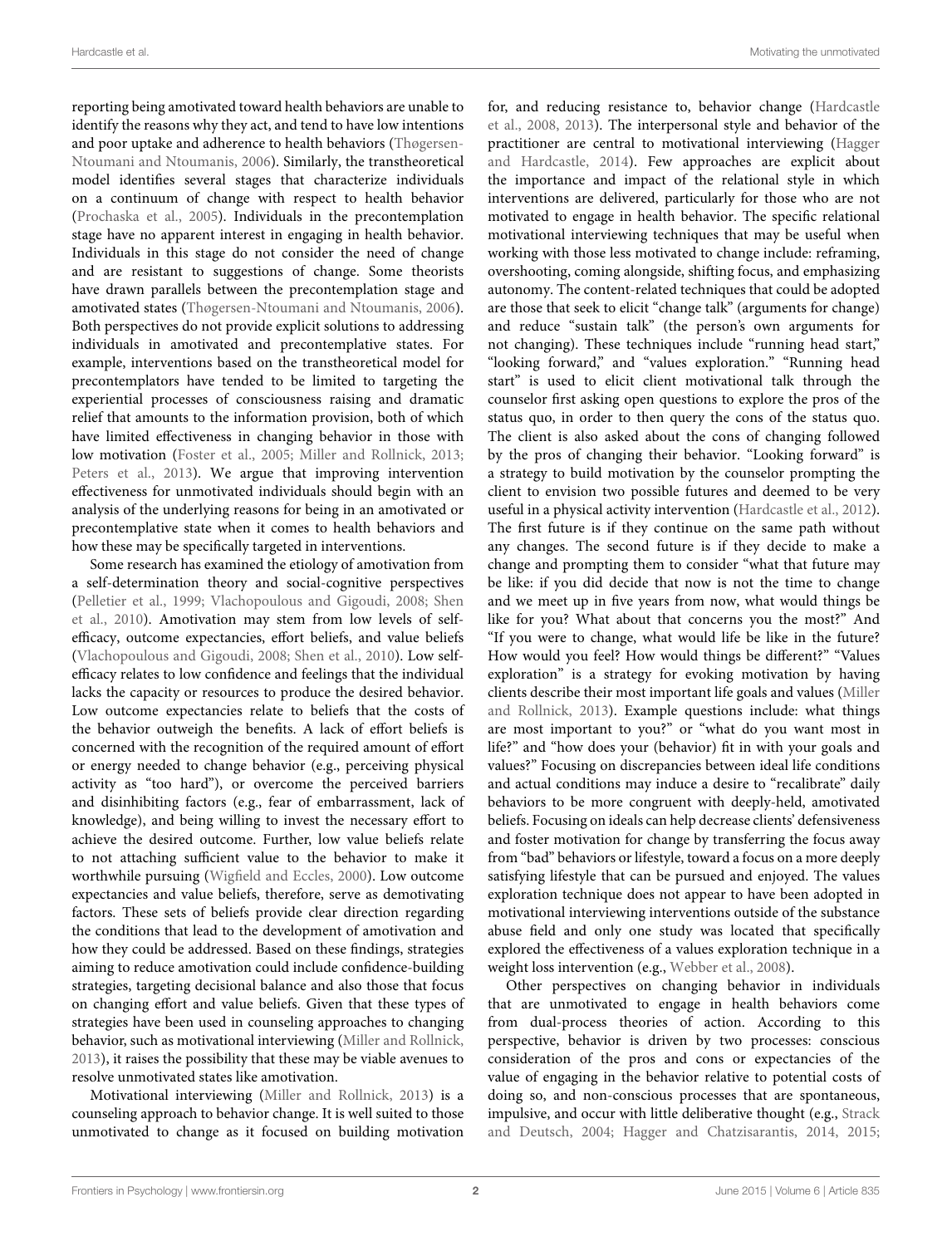[Hagger et al., 2015\)](#page-3-22). Many unhealthy behaviors including unhealthy eating, smoking, and drinking excess alcohol have been conditioned by cues in the environment paired with the concomitant reward-based outcome, usually determined by dopaminergic pathways in the brain which serve as powerful reinforcers of the cued-up behavior [\(Rebar et al., 2015\)](#page-3-23). As such, exerting conscious control to override these strong neural relations between cue and action is difficult and requires considerable cognitive resources and motivation [\(Hagger, 2010,](#page-2-13) [2014;](#page-2-14) [Loftus et al., 2015;](#page-3-24) [Rebar et al., 2015\)](#page-3-23). By implication, low resources and motivation to engage in conscious effort to resist the powerful cue-driven urges makes behavior change extremely difficult. This means that individuals that are unmotivated to engage in health-related behaviors are unlikely to change because they are not motivated to invest effort in overriding the highlyautomated non-conscious cue-driven processes that drive their behavior. In such circumstances, researchers have indicated that it may be important to structure individuals' environments so as to make engaging in the undesired behavior much more difficult [\(Sallis et al., 2012\)](#page-3-25). Examples of environmental solutions that may change behavior among the unmotivated without engaging in costly persuasive techniques include: bans on smoking in public places and the workplace, employers locating car parks a distance from workplaces so employees walk a given distance to work each day, and limiting the number of alcoholic beverages that can be served in bars. Such legislation requires considerable will among policymakers and is not necessarily a universal solution. For example, banning smoking in public places and workplaces is unlikely to affect smoking at home. Environmental strategies may form part of a comprehensive package of solutions to changing behavior in the unmotivated.

To conclude, we contend that current theoretical perspectives on behavior change do elaborate sufficiently on how to approach individuals with low motivation to participate in health

# **References**

- <span id="page-2-4"></span>Centers for Disease Control and Prevention. (2007). Cigarette smoking among adults- US, 2006. MMWR 56, 1157–1161.
- <span id="page-2-8"></span>Chatzisarantis, N. L. D., Hagger, M. S., and Brickell, T. (2008). Using the construct of perceived autonomy support to understand social influence within the theory of planned behavior. Psychol. Sport Exerc. 9, 27–44. doi: 10.1016/j.psychsport.2006.12.003
- <span id="page-2-7"></span>Chatzisarantis, N. L. D., Hagger, M. S., and Smith, B. (2007). Influences of perceived autonomy support on physical activity within the theory of planned behavior. Eur. J. Soc. Psychol. 37, 934–954. doi: 10.1002/ejsp.407
- <span id="page-2-5"></span>Deci, E. L., and Ryan, R. M. (1985). Intrinsic Motivation and Self-determination in Human Behavior. New York, NY: Plenum.
- <span id="page-2-6"></span>Deci, E. L., and Ryan, R. M. (2000). The "what" and "why" of goal pursuits: human needs and the self-determination of behavior. Psychol. Inq. 11, 227–268. doi: 10.1207/S15327965PLI1104\_01
- <span id="page-2-1"></span>Fenner, A. A., Straker, L. M., Davis, M. C., and Hagger, M. S. (2013). Theoretical underpinnings of a need-supportive intervention to address sustained healthy lifestyle changes in overweight and obese adolescents. Psychol. Sport Exerc. 14, 819–829. doi: 10.1016/j.psychsport.2013.06.005
- <span id="page-2-0"></span>Ford, E. S., Zhao, G. X., Tsai, J., and Li, C. Y. (2011). Low-risk lifestyle behaviors and all-cause mortality: findings from the national health and nutrition examination survey III mortality study. Am. J. Public Health 101, 1922–1929. doi: 10.2105/AJPH.2011.300167

behavior. We have proposed some possible suggestions for future research on how to potentially engage individuals who are unmotivated to participate in health-promoting behaviors. These strategies outlined include the targeting of self-efficacy, outcome expectancies, effort and value beliefs; motivational interviewing techniques including strategies like running head start, looking forward, and values exploration, and we recommend their use in health behavior interventions that target those unmotivated to change. We also recognize that environmental interventions have a crucial role to play in promoting health behavior change among the unmotivated. It is important to note that these strategies may assist in increasing motivation among individuals to initiate a health related behavior. Increasing motivation is an important first step among amotivated or precontemplative individuals who do not engage in any health behaviors. Further strategies, however, may be needed to assist in the enactment of the behavior (e.g., planning, volitional strategies) and maintain it over the longer term (e.g., self-monitoring and self-reinforcement).

## Author Contributions

SH took the lead role in conceiving and developing the ideas presented in the article and drafting the article; MH assisted in the conception of the article and took a lead role in editing and drafting the article; JH, AH, CM, and CT assisted in providing ideas for the article and assisted in drafting the article.

## Acknowledgments

The author would like to thank members of the Health Psychology and Behavioural Medicine Research Group, School of Psychology and Speech Pathology at Curtin University for their comments on an earlier draft of this article.

- <span id="page-2-9"></span>Foster, C., Hillsdon, M., and Thorogood, M. (2005). Interventions for promoting physical activity. Cochrane Database Syst. Rev. 25:CD003180. doi: 10.1002/14651858.CD003180.pub2
- <span id="page-2-2"></span>Gollwitzer, P. M. (1999). Implementation intentions: strong effects of simple plans. Am. Psychol. 54, 493–503. doi: 10.1037/0003-066X.54.7.493
- <span id="page-2-13"></span>Hagger, M. S. (2010). Self-regulation: an important construct in health psychology research and practice. Health Psychol. Rev. 4, 57–65. doi: 10.1080/17437199.2010.503594
- <span id="page-2-14"></span>Hagger, M. S. (2014). The multiple pathways by which trait self-control predicts health behavior. Ann. Behav. Med. 48, 282–283. doi: 10.1007/s12160-014- 9631-x
- <span id="page-2-11"></span>Hagger, M. S., and Chatzisarantis, N. L. D. (2014). An integrated behavior change model for physical activity. Exerc. Sport Sci. Rev. 42, 62–69. doi: 10.1249/JES.0000000000000008
- <span id="page-2-12"></span>Hagger, M. S., and Chatzisarantis, N. L. D. (2015). The trans-contextual model of autonomous motivation in education: conceptual and empirical issues and meta-analysis. Rev. Educ. Res. doi: 10.3102/0034654315585005
- <span id="page-2-10"></span>Hagger, M. S., and Hardcastle, S. J. (2014). Interpersonal style should be included in Taxonomies of behavioural change techniques. Front. Psychol. 5:254. doi: 10.3389/fpsyg.2014.00254
- <span id="page-2-3"></span>Hagger, M. S., and Luszczynska, A. (2014). Implementation intention and action planning interventions in health contexts: state of the research and proposals for the way forward. Appl. Psychol. 6, 1–47. doi: 10.1111/aphw. 12017